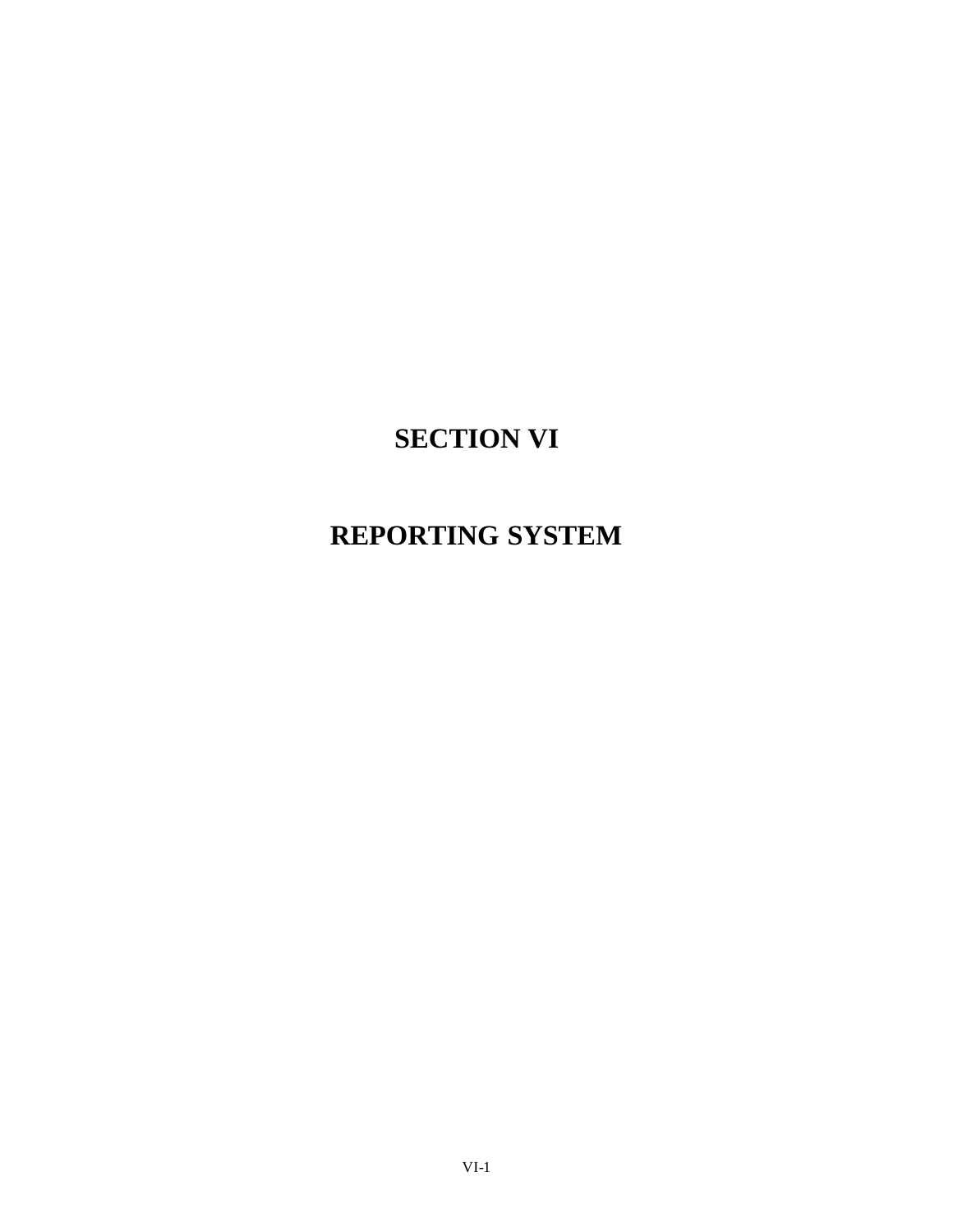## **COMPLAINT REPORTING SYSTEM**

### **A. INTRODUCTION**

This section describes the quarterly reports that the community advisory committee members and chairpersons are required to submit to the regional long term care ombudsman.

These reports have been designed to comply with the requirements of the Administration on Aging and the North Carolina Division of Aging.

Receiving this information from the community advisory committee at the local level on individual cases is essential for identifying patterns of complaints made on behalf of residents as well as general information on the ombudsman program and its complaint resolution function. More specifically, it will help the Division of Aging to:

- Identify gaps in the existing standards and regulations so that appropriate action can be taken to facilitate change;
- Identify and analyze nursing home issues to be used for the development of proposed legislation;
- Determine if the ombudsman program is being implemented as planned;
- Measure quality of care in particular facilities.

### **B. REQUIRED REPORTS**

1. Confidential Case Record Report should be filled out by the community advisory committee whenever a complaint is received. A "complaint" is defined as any issue/concern involving a resident in a nursing home or adult care home that the community advisory committee is asked to investigate and resolve. It is more than a friendly visit or an information and referral call.

 The Confidential Case Record Report requires documentation of information that starts from the time the complaint is received and continues through to the follow-up after the case has been closed.

2. Community Advisory Committee Quarterly/Annual Visit Worksheet is to be filled out by one of the community advisory committee members participating in the official quarterly visit to an adult care home and for the official annual visit to family care homes and DDA homes. One form